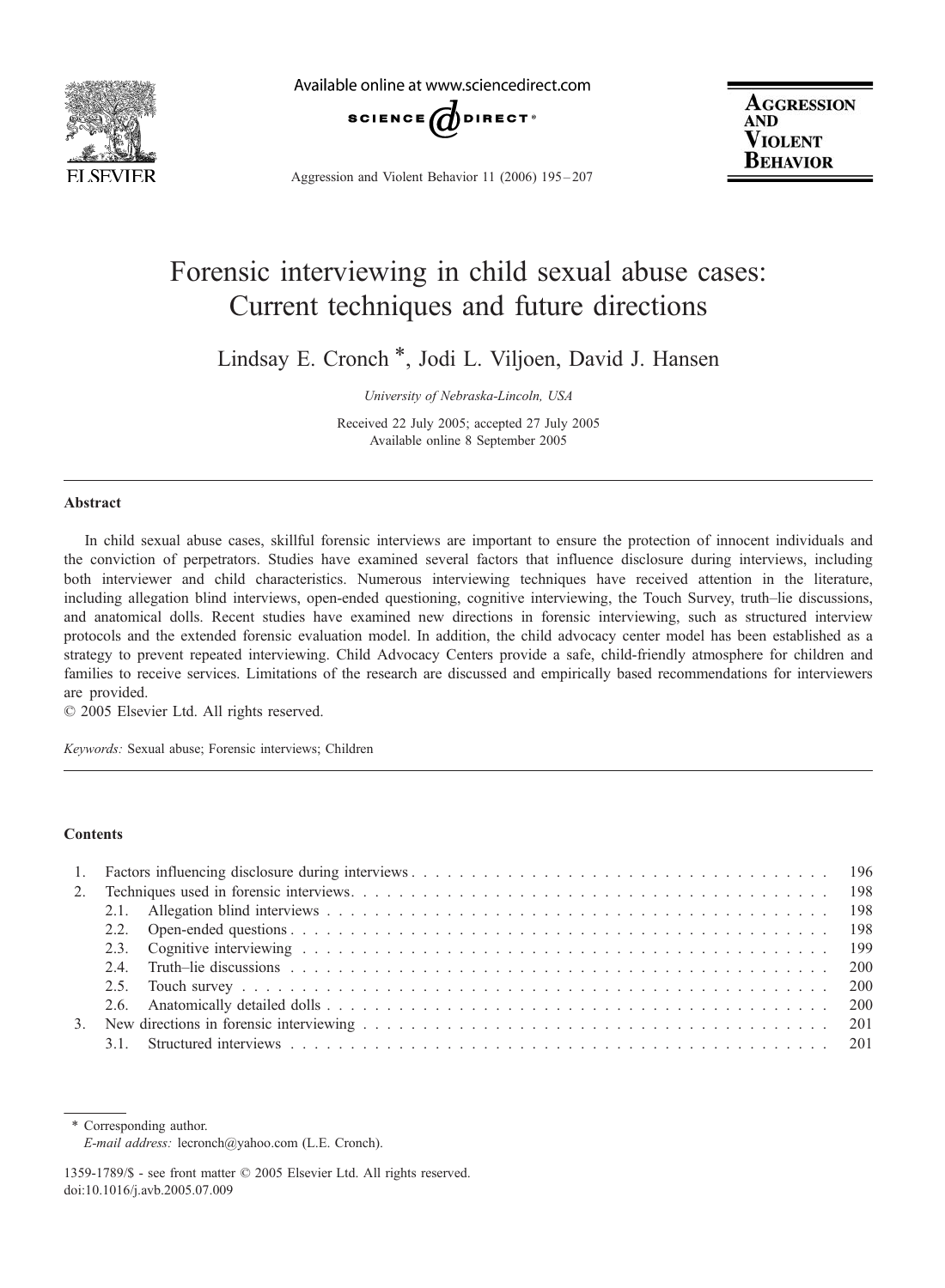Child sexual abuse is an alarmingly prevalent problem in the United States. According to reports from child protective service agencies, 78,188 children were sexually abused in 2003 at the rate of 1.2 per 1000 chi[ldren \(U.S.](#page-12-0) Department of Health and Human Services, 2005). These numbers represent only substantiated cases of abuse, and it is commonly assumed that actual rates of sexual abuse are most certainly much greater. Failure to substantiate and underreporting have led to gross underestimates of the incidence of sexual abuse ([Hsu, Sedlar, Flood, & Hansen, 2002;](#page-11-0) Tyler, 2002). Furthermore, of the children with substantiated sexual abuse cases in 2003, only 4% were actually removed from the home ([U.S. Department of Health and Human Services, 2005\)](#page-12-0). These statistics are unsettling, in light of research suggesting that a history of sexual abuse greatly increases the risk for future revictimization (e.g., [Boney-](#page-11-0)McCoy & Finkelhor, 1995). For these reasons, skillful forensic interviews in child sexual abuse cases are extremely important in ensuring that victims and falsely accused individuals are protected and perpetrators are convicted.

According to the American Professional Society on the Abuse of Children (APSAC), the purpose of the forensic interview is "to elicit as complete and accurate a report from the alleged child or adolescent victim as possible in order to determine whether the child or adolescent has been abused (or is in imminent risk of abuse) and, if so, by whom" ([APSAC, 2002,](#page-11-0) p. 2). Interviews are typically conducted by law enforcement officers, child protective services personnel, or specialized forensic interviewers, although medical and mental health professionals often participate as well [\(APSAC, 2002; Carnes, 2000; Lanning, 2002; National Children's Advocacy Center, 2005a,b\)](#page-11-0). As demonstrated by highly publicized cases, such as that of Kelly Michaels and the abuse allegations involving her daycare center [\(Bruck & Ceci, 1995](#page-11-0)), bad interviewing can lead to serious consequences. These may include eliciting false allegations, putting children and families through unnecessary stress, decreasing a child victim's credibility in court, contaminating facts, reducing probability of conviction, draining resources through unsuccessful trials and investigations, and reducing resources available for legitimate abuse cases ([Wood & Garven, 2000\)](#page-12-0). To avoid these negative outcomes, current interviewing techniques must be continuously examined and revised as necessary. The purpose of this paper is to examine the current techniques used in forensic interviews with child sexual abuse victims, as well as new directions in research and practice. Empirically based recommendations for interviewers will be discussed.

## 1. Factors influencing disclosure during interviews

Children are understandably reluctant to disclose information about abuse. Sexual abuse is often a very private, embarrassing, and shameful topic to discuss and many children are unlikely to ever tell their story [\(Hsu et al., 2002;](#page-11-0) Tyler, 2002). For these reasons, it is important that research examine barriers to disclosure and factors that are likely to improve disclosure rates during forensic interviews. Several factors that appear to influence the disclosure of sexual abuse have been explored in the literature. These factors include individual characteristics of the interviewer (i.e., gender), the child or adolescent (i.e., age), and the interview itself.

The interviewer carries enormous responsibility in child sexual abuse cases, as he or she can single-handedly determine the probability of disclosure and, thereby, the likelihood of prosecution. An interviewer has the power to elicit false allegations (e.g., [Bruck & Ceci, 1995; Lamb & Fauchier, 2001; Saywitz, Goodman, & Lyon, 2002;](#page-11-0) Wood & Garven, 2000), to determine accuracy and amount of details provided by the victim (e.g., [Davies,](#page-11-0) Westcott, & Horan, 2000; Hershkowitz, Orbach, Lamb, Sternberg, & Horowitz, 2002; Lamb & Garretson, 2003; Sternberg et al., 1996; Wood & Garven, 2000), and to prevent the victim from disclosing altogether (e.g., [Saywitz](#page-12-0) et al., 2002; Wood & Garven, 2000). The interviewer's influence may stem from personal characteristics, but is often a function of interviewing skill. [Wood and Garven \(2000\)](#page-12-0) suggest that a distinction be made between improper interviewing and clumsy interviewing. The authors define improper interviewing as the use of techniques that research has shown to be risky and ineffective. Four categories of improper interviewing techniques are described, including use of reinforcement (i.e., punishments and rewards), social influence (i.e., telling the child what others have said), asking suggestive or leading questions (i.e., introducing information that the child has not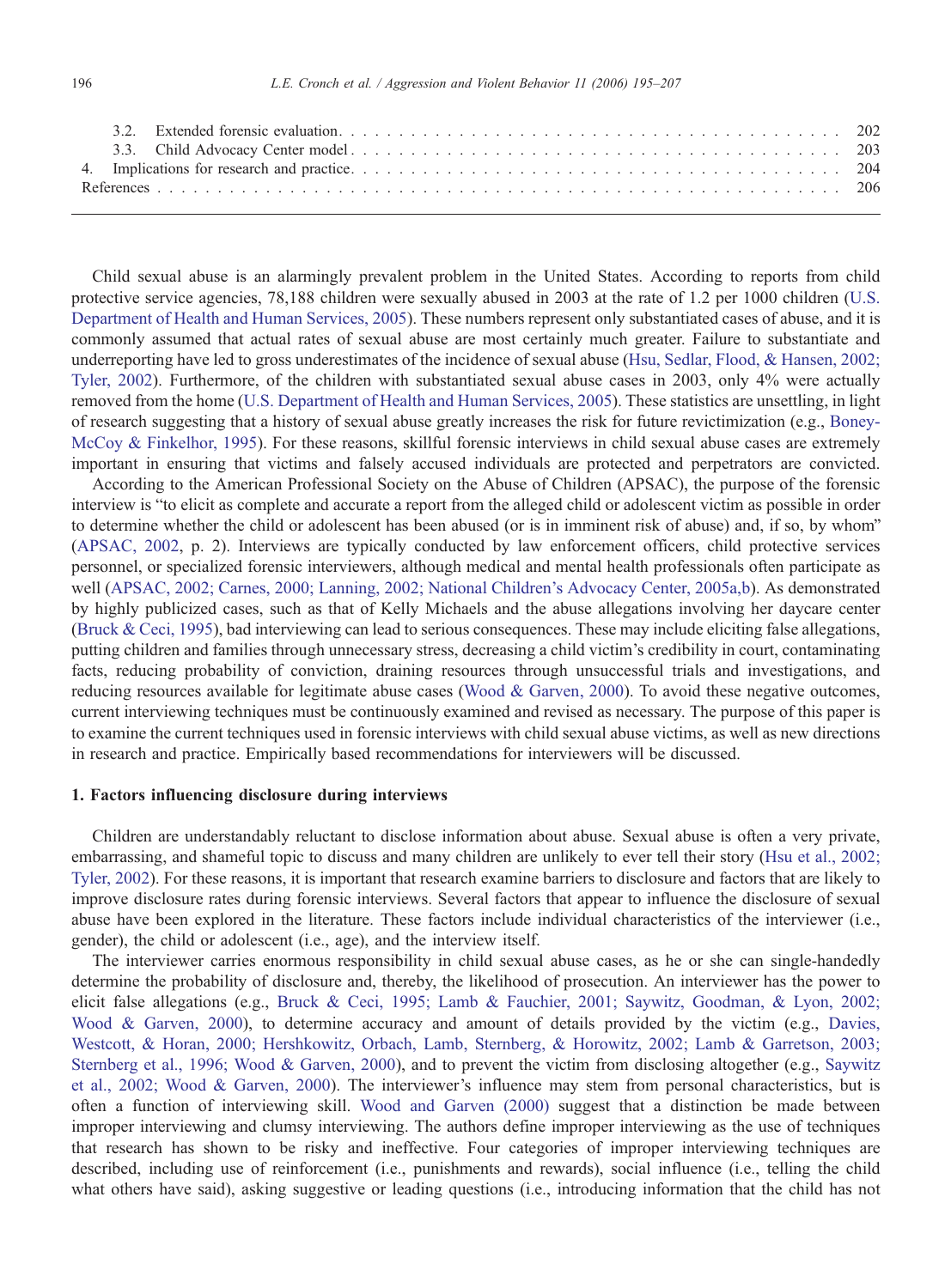disclosed), and removing the child from direct experience (i.e., asking what *might* have happened). These techniques are likely to lead to negative consequences, such as false allegations and reduced likelihood of conviction (e.g., [Bruck & Ceci, 1995; Wood & Garven, 2000\)](#page-11-0).

On the other hand, clumsy interviewing is defined by [Wood and Garven \(2000](#page-12-0)) as failure to use recommended interviewing techniques. Clumsy interviews may occur even with highly trained interviewers, as a result of forgetfulness, lack of skill, and lack of supervision. Consequences of clumsy interviewing may include lack of detail in children's responses, reduced credibility of children's statements, and reduced likelihood of conviction. Wood and Garven recommend that law enforcement personnel and caseworkers be trained to recognize and avoid using improper interviewing techniques. Furthermore, supervision is highly beneficial in reducing improper and clumsy interviewing (e.g., [Lamb, Sternberg, Orbach, Esplin, & Mitchell, 2002\)](#page-11-0). Interviews should be taped, and interview transcripts and tapes should be regularly reviewed by supervisors. To avoid improper and clumsy interviewing, certain interviewer qualities are helpful. Wood and Garven recommend that interviewers have experience working with children, previous training in interviewing or counseling, a master's level education, the ability to establish rapport through warmth and friendliness, and the ability to take feedback constructively and change accordingly.

In addition to these characteristics, interviewer gender has also been examined as a factor related to disclosure in child sexual abuse cases. [Lamb and Garretson \(2003\)](#page-11-0) reviewed 672 forensic interviews of children between ages 4 and 14 across Britain, Israel, and the United States. Their results showed that female interviewers asked significantly more suggestive questions with boys than with girls, while male interviewers did not show a distinction. In addition, girls provided significantly more details to female interviewers than male interviewers, while boys did not show a difference. Children between 4 and 6 years old gave more detailed responses to suggestive utterances made by interviewers of the opposite gender. These results suggest that the match between interviewer gender and child gender may have an important influence on disclosure.

While child gender is an important consideration for interviewers, age has been the most widely studied child characteristic influencing disclosure. Overall, younger children tend to provide fewer details and shorter responses during interviews than older children (e.g., [Davies et al., 2000; Hershkowitz et al., 2002; Lamb & Garretson, 2003](#page-11-0); Sternberg et al., 1996; Sternberg, Lamb, Orbach, Esplin, & Mitchell, 2001). In a study that included 142 forensic interviews with Israeli children ranging from 4 to 13 years old, [Hershkowitz et al. \(2002\)](#page-11-0) found that 4- to 6-year-olds gave shorter responses and fewer details than older children in response to specific questions and invitations. However, in response to suggestive and option-posing questions, the youngest children gave significantly more details than older children. [Davies et al. \(2000\)](#page-11-0) found similar results in their study of 36 videotaped interviews with children between age 4 and 14. Open-ended questions elicited longer and more accurate responses from 12- to 14-year-olds, while children between 4 and 11 years provided longer answers and more accurate information in response to closed questions and specific yet non-leading questions. Overall, length of responses significantly increased with age.

In both 1996 and 2001, Sternberg and colleagues found that younger children provided shorter and less detailed responses than older children. Invitations (i.e., questions or statements that prompt a response from the child) such as "What happened next?" and open-ended questions such as "Where were you when this happened?" were found to be much more effective with older children than with younger children. Finally, [Lamb et al. \(2003\)](#page-11-0) examined forensic interviews of 130 children between 4 and 8 years old and found that older children provided significantly more details in response to invitations than younger children. The number of details elicited by invitations increased with age of the child. These studies highlight the importance of considering the child's age when choosing interviewing techniques ([Carnes, 2000\)](#page-11-0). In general, open-ended questions and invitations should be primarily used with older children and adolescents.

Age differences in disclosure are also likely to impact decisions regarding substantiation. [Haskett, Wayland](#page-11-0), Hutcheson, & Tavana (1995) examined the factors involved in the decision to substantiate abuse across 175 child protective services (CPS) cases involving children between 2 and 19 years of age. These cases were handled by 20 different CPS workers across seven counties. This study found that cases with older children were more likely to be substantiated than those with younger children. The most important factors related to substantiation, as cited by CPS workers, were the degree of detail, consistency, and logic of the report. Considering the research showing that younger children provide less detail overall, this finding is not surprising. However, it underscores the need for effective interviewing techniques for use with young children.

Age differences can also be seen in the way disclosures are made. [Campis, Hebden-Curtis, & Demaso \(1993\)](#page-11-0) examined developmental differences between preschool children (ages 23 months to 6 years) and school age children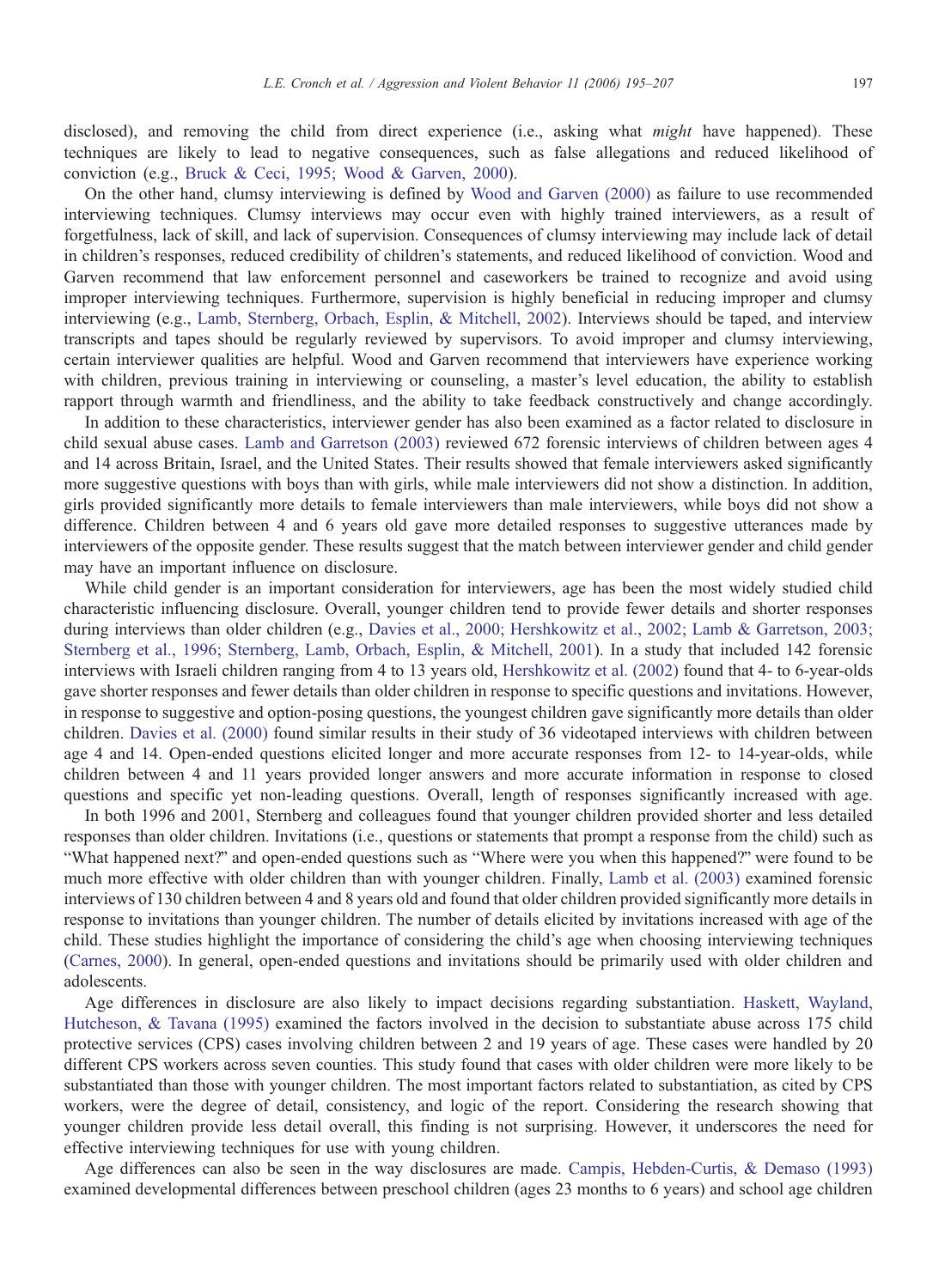(ages 7 to 17 years) in disclosures of sexual abuse. They found that preschool children tend to disclose in an accidental way, often following a triggering event, while school age children typically make intentional disclosures. Preschool children were also more likely to exhibit physical (i.e., abdominal pain, swelling, vaginal pain) and/or behavioral symptoms (i.e., nightmares, masturbation, aggression) than school age children. It may be helpful to consider these developmental differences when interviewing children of different ages. For example, when interviewing preschool children, physical and behavioral symptoms should be strongly considered in addition to verbal statements.

## 2. Techniques used in forensic interviews

While personal characteristics of the child and the interviewer may impact disclosure rates, specific interviewing techniques often play a greater role in disclosure. Several techniques have been examined in the literature, some of which appear to be very effective at eliciting detailed and accurate disclosures (e.g., [Cantlon, Payne, & Erbaugh](#page-11-0), 1996; Craig, Scheibe, Raskin, Kircher, & Dodd, 1999; Davies et al., 2000; Hewitt & Arrowood, 1994; Huffman, Warren, & Larson, 1999; Saywitz, Geiselman, & Bornstein, 1992; Wyatt, 1999). The focus of this discussion will be on techniques that are commonly used in forensic interviews and those with strong or mixed empirical support. These include allegation blind interviewing, open-ended questioning, cognitive interview techniques, truth–lie discussions, the Touch Survey, and anatomically detailed dolls.

## 2.1. Allegation blind interviews

APSAC states that it is acceptable to gather information about the allegation before conducting the interview ([APSAC, 2002\)](#page-11-0). This information may be useful in orienting the interviewer and clarifying the child's statements. However, prior knowledge of allegations may increase interviewer bias and lead to suggestive and leading questioning ([APSAC, 2002; Bruck & Ceci, 1995; Cantlon et al., 1996; Wyatt, 1999\)](#page-11-0). [Cantlon et al. \(1996\)](#page-11-0) compared allegation blind interviews (no information about allegations) to allegation informed interviews (prior information about allegations) across 1535 child sexual abuse cases over a 4-year period. In this study, higher disclosure rates were found with the allegation blind interview technique. The authors attributed this finding to increased attentiveness and patience on the part of the interviewer in allegation blind interviews, which likely increased rapport between the child and interviewer. In light of these findings and the higher perceived objectivity of allegation blind interviews in the courts [\(Cantlon et al., 1996](#page-11-0)), interviews should be allegation blind whenever possible. However, regardless of prior knowledge of the allegations, the interviewer should always take an objective and nonjudgmental stance toward the interview [\(APSAC, 2002; Bruck & Ceci, 1995;](#page-11-0) Carnes, 2000; Lanning, 2002; Saywitz et al., 2002).

# 2.2. Open-ended questions

Research has repeatedly shown that open-ended questions and invitations elicit longer, more detailed, and more accurate responses than other types of interviewer utterances in school age children and adolescents ([Craig et al.,](#page-11-0) 1999; Davies et al., 2000; Lamb & Fauchier, 2001; Lamb & Garretson, 2003; Sternberg et al., 1996). However, as mentioned previously, this type of question is not as effective with very young children and often elicits shorter and less detailed responses than other types of interviewer utterances ([Davies et al., 2000; Hershkowitz et al., 2002;](#page-11-0) Sternberg et al., 1996). [Lamb et al. \(2003\)](#page-11-0) examined 130 forensic interviews with children between 4 and 8 years old and found that nearly half of all information elicited from the children was in response to open-ended questions. Although older children provided more details overall, the proportion of details elicited by invitations and open-ended questions did not differ with age. However, cued invitations ("You mentioned that he touched you...tell me more about that") proved useful with younger children, particularly as a safer alternative than option-posing or closed questions.

[Sternberg et al. \(1996\)](#page-12-0) examined 45 videotaped interviews with children ranging from 4 to 12 years old. This study found that invitations produced significantly more words and more details than focused types of utterances (i.e., directive, leading, suggestive), although this finding was much greater for older than for younger children. Overall, children's statements were three times richer in details and four times longer in response to open-ended or invitational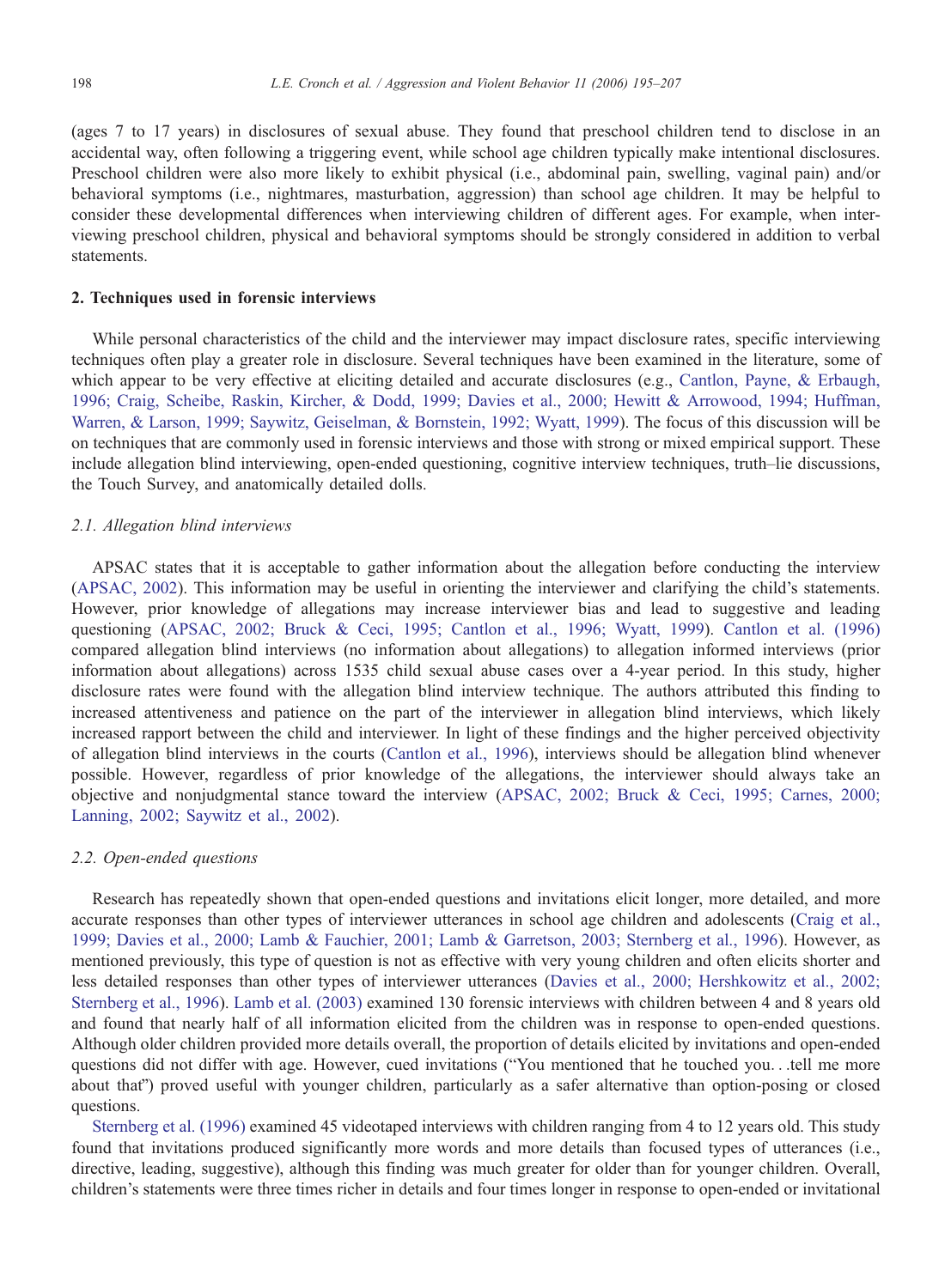questions than in response to focused questions. Open-ended questions may also be less likely to elicit selfcontradictions in children's statements. [Lamb and Fauchier \(2001\)](#page-11-0) examined 24 forensic interviews of seven children who were allegedly sexually abused in a daycare center and whose allegations led to convictions. The authors found that every self-contradiction that occurred was in response to a focused question. In contrast, no self-contradictions occurred in response to open-ended questions.

[Craig et al. \(1999\)](#page-11-0) used Criteria-Based Content Analysis (CBCA) to assess the accuracy of children's statements in forensic interviews. CBCA is a procedure for rating the validity of children's statements based on 14 content criteria (e.g., quantity of details, logical structure). Their sample included 48 children, ranging in age from 3 to 16 years. Results of this study indicate that open-ended questions produced more free narrative responses and more accurate information than closed or direct questions. In contrast, direct questions were found to inhibit free narrative responses. A study by [Davies et al. \(2000\)](#page-11-0) also used CBCA to assess the credibility of children's statements made in videotaped interviews conducted in England. Participants included 36 children between 4 and 14 years of age. They found that children between 12 and 14 years produced more accurate information (i.e., more CBCA criteria) and longer responses to open-ended questions than to other types of questions. However, specific yet non-leading questions elicited longer responses and more accurate information than other types of questions for children under age 12. In combination with research on young children's suggestibility (e.g., [Bruck & Ceci, 1995; Ceci & Bruck, 1993; Saywitz, Goodman, &](#page-11-0) Lyon, 2002), these findings suggest overall that specific yet non-leading questions and cued invitations are most appropriate for young children, while open-ended questions should be used with school age children and adolescents.

#### 2.3. Cognitive interviewing

In recent years, a set of four interviewing techniques known as the cognitive interview has been increasingly used in forensic interviews involving child sexual abuse cases [\(APSAC, 2002; Hayes & Delamothe, 1997;](#page-11-0) Hershkowitz et al., 2002; Saywitz et al., 1992, 2002). The cognitive interview was developed by Geiselman and colleagues in the 1980s for use with adult witnesses and victims [\(Geiselman et al., 1984](#page-11-0)). The techniques include mentally reconstructing the event (i.e., mental context reinstatement), reporting every detail of the event (regardless of perceived importance), recalling the event in different sequences, and describing the event from various perspectives ([Fisher & Geiselman, 1992; Saywitz et al., 1992\)](#page-11-0). In general, research has shown the cognitive interview to be effective in improving children's recall of events, although it appears to be more practical and effective with older children (e.g., [APSAC, 2002; Hayes & Delamothe, 1997; Saywitz et al., 1992\)](#page-11-0).

[Saywitz et al. \(1992\)](#page-12-0) adapted the original cognitive interview for use with children. They also conducted a randomized controlled trial examining the utility of doing a practice cognitive interview about an unrelated innocuous event prior to interviewing the child about the event under investigation. The innocuous event involved an undergraduate research assistant dressed as a "surfer dude" introducing himself to the child participants in a waiting room. The event under investigation involved an argument over the use of a slide projector during a slide show witnessed by the child participants. Participants included 92 children between 8 and 12 years of age. Findings indicated that the cognitive interview was associated with 26% improvement in recalling correct facts over standard interviewing techniques. However, the practice interview was associated with 45% improvement over standard interviewing techniques. Improvement was greater when all four cognitive techniques were used than when a subset was used, but each technique was also beneficial on its own. These results provide support for the use of the cognitive interview, but are limited by their lack of generalizability to child sexual abuse victims participating in forensic interviews.

[Hayes and Delamothe \(1997\)](#page-11-0) examined effectiveness of two components of the cognitive interview (mental context reinstatement and reporting every detail) with 128 children ranging in age from 5 to 11 years. These components were chosen because they were seen as the most appropriate for use with children and had been shown in previous studies to be effective in isolation from other techniques. The other two components of the cognitive interview (i.e., recalling in different sequences, describing the event from different perspectives) are often very difficult for young children to perform. The cognitive interviewing techniques in this study significantly increased the amount of correct information recalled compared to standard interviewing techniques, even after controlling for other procedural differences. This finding was greater for older children than younger children and suggests that a subset of the cognitive interview may be a useful and practical alternative to the full cognitive interview. However, a small increase in confabulations during children's free recall was noted, indicating that caution may be necessary when using cognitive interviewing techniques.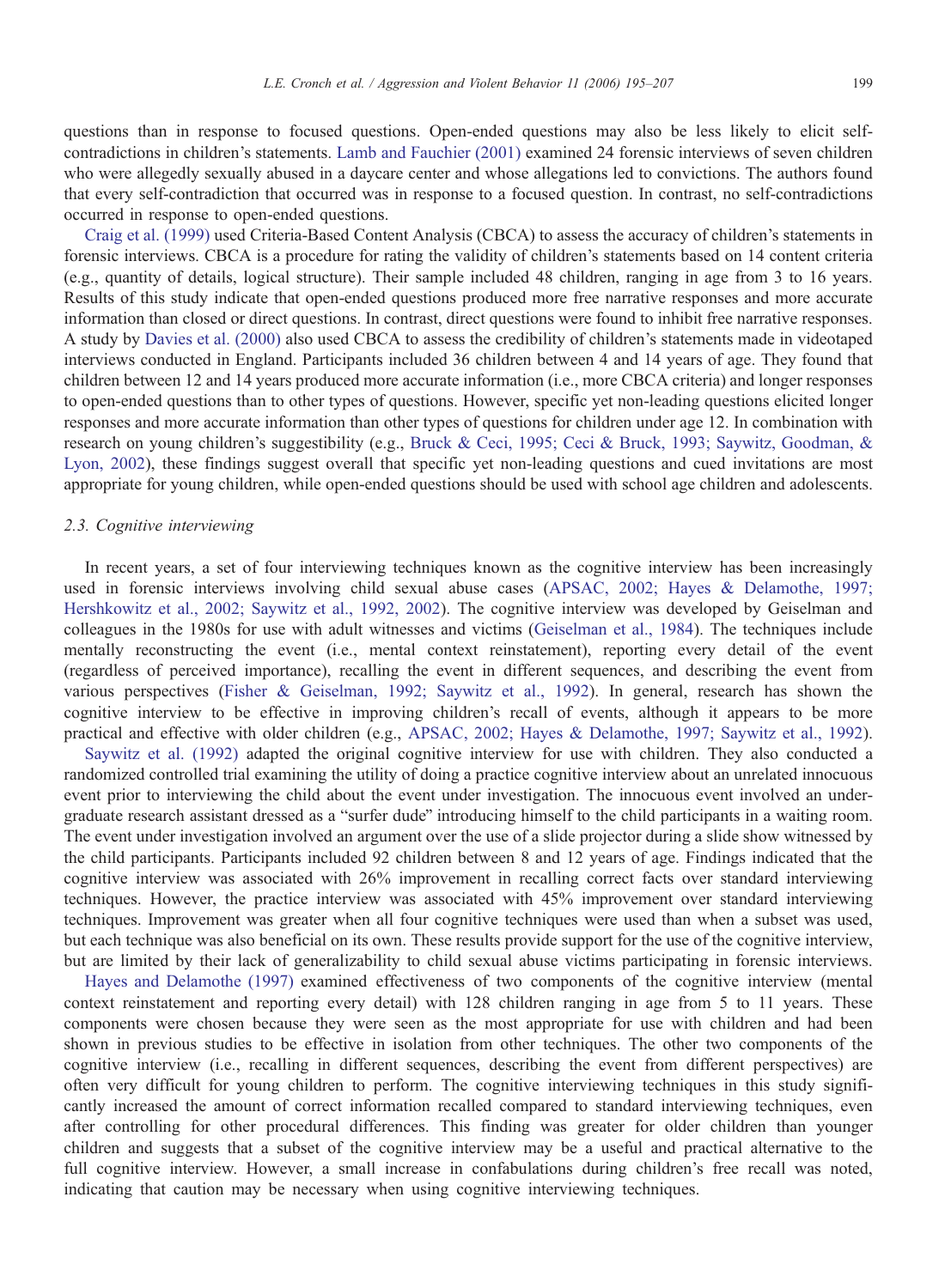In a randomized controlled trial, [Hershkowitz et al. \(2002\)](#page-11-0) compared one component of the cognitive interview, mental context reinstatement, to physical context reinstatement. Physical context reinstatement involved exposing an individual to the actual setting in which the event occurred (i.e., taking the child to the alleged crime scene). They examined 142 forensic interviews conducted in Israel with children between 4 and 13 years of age. Their study found that, in response to invitations, children in the mental context reinstatement group provided longer responses than children in the control group and the physical context reinstatement group, as well as more detailed responses than children in the physical context reinstatement group. These findings suggest that mental context reinstatement may be a useful component of the cognitive interview.

# 2.4. Truth–lie discussions

Interviewers often assess children's understanding of the difference between the "truth" and a "lie" before beginning the abuse-focused questioning. This discussion may demonstrate the child's competency and increase the credibility of his or her statements in court ([APSAC, 2002; Huffman et al., 1999\).](#page-11-0) [Wyatt \(1999\)](#page-12-0) recommends that children be asked if they have ever told a lie and what consequences result from telling lies. Wyatt also suggests that interviewers further test children's understanding of these concepts through the use of examples ("Tell me a lie about this chair"). APSAC also recommends that interviewers use concrete examples during truth–lie discussions ([APSAC, 2002\).](#page-11-0) It is often useful to obtain a verbal agreement from the child to tell the truth throughout the interview [\(Huffman et al., 1999; Talwar, Lee, Bala, & Lindsay, 2002\)](#page-11-0). [Huffman et al. \(1999\)](#page-11-0) examined the impact of truth–lie discussions (TLD) on 67 young children's responses during interviews. The children were interviewed about a neutral staged event that occurred at school. The study compared the effects of a control condition (no truth–lie discussion) to a standard truth–lie discussion and one that had been extended to include questions about the consequences of lying. Findings revealed no differences between the control group and the standard TLD group, while more accurate reports were made by children in the extended TLD group. These results suggest that it is important to include questions in the truth–lie discussion about the moral consequences of lying.

## 2.5. Touch survey

Another interviewing technique that has gained popularity in recent years is the Touch Survey, developed by Sandra Hewitt in the early 1980s ([Carnes, 2000; Hewitt, 1998; Hewitt & Arrowood, 1994\)](#page-11-0). It was developed as a screening for child abuse and was based on the idea that touches fall along a continuum, ranging from good to neutral to bad [\(Hewitt, 1998](#page-11-0)). Because preschool children often lack self-representational skills, Hewitt recommends that the Touch Survey be used with children over 3 years of age. Children between 4 and 8 years old are first given a warm-up exercise that involves reviewing various feelings and the faces associated with each. This exercise is intended to assess the child's self-representational skills, build rapport, and assess their attention span. The warm-up exercise is not necessary for children over 8 years old. The Touch Survey itself includes a discussion of various touches the child has experienced (i.e., hugging, kissing, hitting, sexual touches), feelings associated with the touches, locations on their body where they have received the touches, and who gave them the touches. [Hewitt and Arrowood \(1994\)](#page-11-0) conducted a pilot study comparing the results from the Touch Survey to the results of complete case investigations for 42 children between the ages of 4 and 8 years. Findings revealed that none of the children claimed that abuse had occurred when the full evaluation determined it had not occurred (no false positives were found). However, 29% of the children did not disclose that abuse had occurred when the full evaluation determined that it had occurred. Therefore, the Touch Survey appears to err on the side of fewer but more accurate disclosures. This suggests that the Touch Survey is likely to be a useful tool, but should be used in combination with other empirically supported interviewing techniques. Further research is needed by individuals other than the author to determine its utility across settings.

#### 2.6. Anatomically detailed dolls

One of the most controversial interviewing techniques discussed in the literature is the use of anatomically detailed dolls. While some claim they are useful in helping children to remember and describe the details of the abuse ([APSAC, 2002; Boat & Everson, 1996; Britton & O'Keefe, 1990; Carnes, 2000; Melton, Petrila, Poythress,](#page-11-0)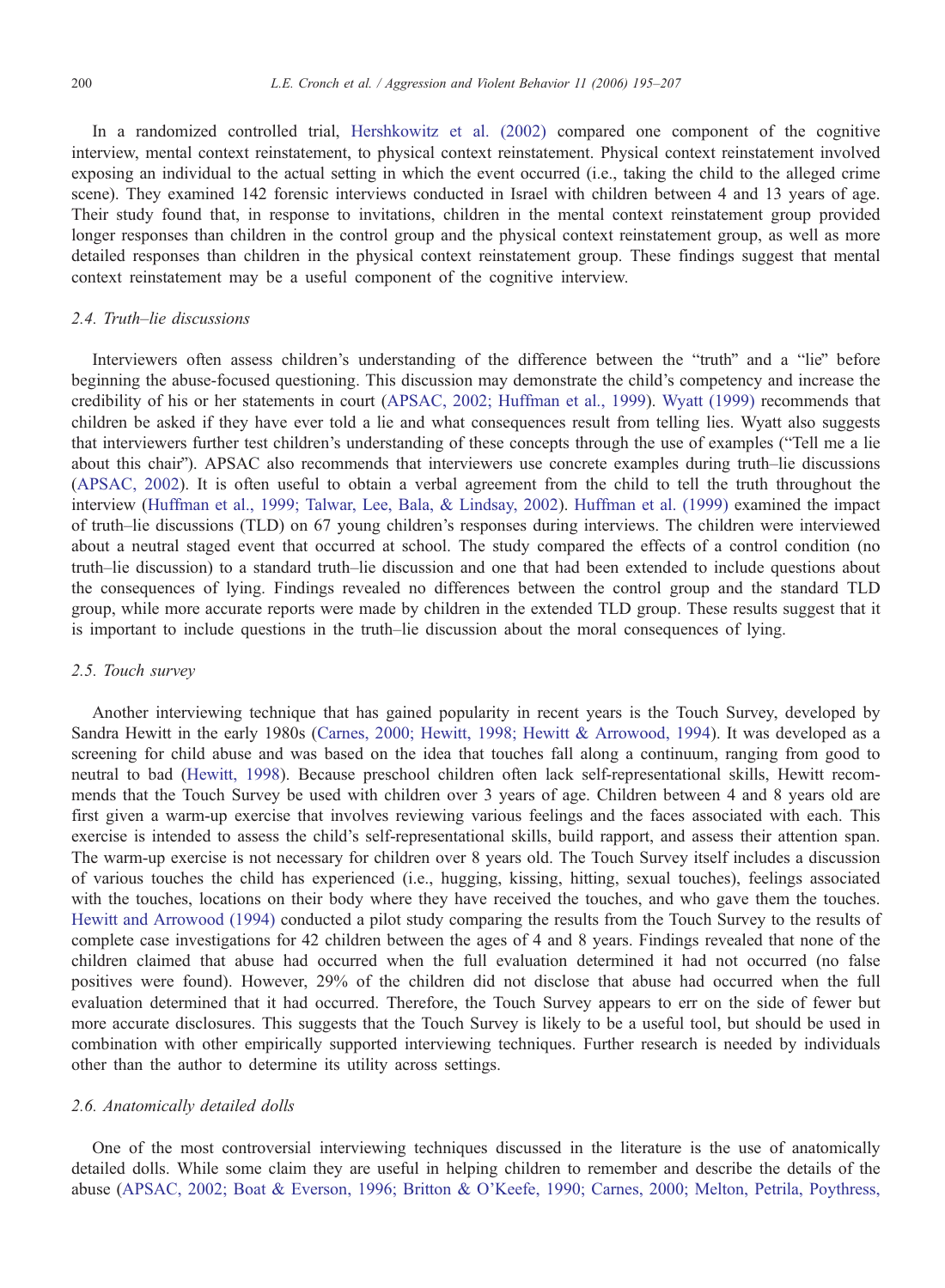& Slobogin, 1997), others argue that they may decrease the quality of children's responses and can elicit sexual play even from non-abused children ([Bruck & Ceci, 1995; Ceci & Bruck, 1993; DeLoache, 1993; Santtila,](#page-11-0) Korkman, & Sandnabba, 2004). [Ceci and Bruck \(1993\)](#page-11-0) interviewed 3-year-old children using anatomically detailed dolls immediately after visiting their pediatrician. Half of the children received a genital examination and half of them did not, although 55% of the children who did not receive the examinations falsely reported that they received genital exams when they were interviewed using the dolls. A study by [DeLoache \(1993](#page-11-0)) involved interviews of 2- to 4-year-old children using dolls. This study found that preschoolers were more accurate in their reports when dolls were not used than when they were used.

[Santtila et al. \(2004\)](#page-12-0) examined 27 transcribed forensic interviews conducted in Finland and found that interviews in which anatomically detailed dolls were used included more suggestive utterances and less detailed responses by the children. Another study by [Britton and O'Keefe \(1990\)](#page-11-0) compared anatomically detailed dolls to nonanatomically detailed dolls across 136 forensic interviews in child sexual abuse cases and found no differences between groups in children's behavior with the dolls. However, results of this study were limited in that subjects were not randomized into groups, the primary investigator conducted all interviews herself, and children using nonanatomical dolls were allowed to choose from a selection of popular brand-name dolls. Overall, research in this area indicates that anatomically detailed dolls should be avoided with preschool children, due to the suggestibility and lack of self-representational skills found in this age group. They may be useful tools with school age children, but should be used with caution and only when necessary to facilitate communication ([APSAC, 2002; Carnes,](#page-11-0) 2000).

#### 3. New directions in forensic interviewing

## 3.1. Structured interviews

While current techniques are continuously being examined through research and updated as needed, there are a few novel directions in which the field appears to be headed. A promising new approach to forensic interviews in child sexual abuse cases is the use of structured interviews, in which the interviewer utilizes a specific interviewing format (e.g., [Orbach, Hershkowitz, Lamb, Esplin, & Horowitz, 2000; Sternberg et al., 2001; Wells, McCann, Adams, Voris,](#page-12-0) & Dahl, 1997; Wood & Garven, 2000). Benefits of using a structured approach include limited training requirements, user-friendly and flexible protocols, past evidence that structured interviews are effective (i.e., Structured Clinical Interview for the DSM-IV), and improvement in quality of interviews [\(Wood & Garven, 2000](#page-12-0)). Two examples of structured interviews intended for use with child sexual abuse victims are the Structured Interview of Symptoms Associated with Sexual Abuse (SASA) and the National Institute of Child Health and Human Development (NICHD) structured interview protocol (e.g., [Orbach et al., 2000; Wells et al., 1997](#page-12-0)).

The SASA was developed by Robert Wells and colleagues to be used as a structured interview with the alleged victim's parents ([Wells et al., 1997\)](#page-12-0). This interview is based on research findings regarding emotional, behavioral, and physical symptoms commonly associated with sexual abuse. It involves 26 areas of questioning, covering symptoms such as nightmares, difficulty concentrating, frequent stomachaches, increased knowledge about sex, aggression, seductive behavior towards others, and bedwetting. [Wells \(1992\)](#page-12-0) examined the test–retest reliability of the SASA with 39 school age females undergoing sexual abuse evaluations. Average test–retest reliability for the full interview was found to be 74%, while the test–retest reliability of individual items ranged from 48% to 94%. Utility of the SASA was later examined for boys between the ages of 3 and 15 years [\(Wells et al., 1997](#page-12-0)). This study included 121 boys who were divided into a substantiated sexually abused group, an alleged abuse group, and a nonabused group. The authors found statistically significant differences between groups, with higher rates of symptoms in the sexually abused group and overall internal consistency of .83. Based on the results, the authors developed an Abbreviated SASA, consisting of the 12 items that were found to be significantly different between groups. This version demonstrated a specificity of 88% and sensitivity of 91%. Though more research is needed, preliminary findings suggest that the SASA may be a useful tool for interviewing parents in child sexual abuse cases.

The NICHD investigative protocol was published in 2000 "to translate professional recommendations into everyday practice in the field" [\(Lamb & Fauchier, 2001,](#page-11-0) p. 998). It was developed by Yael Orbach and colleagues based on research regarding effective interviewing techniques ([Orbach et al., 2000\)](#page-12-0). The NICHD protocol begins with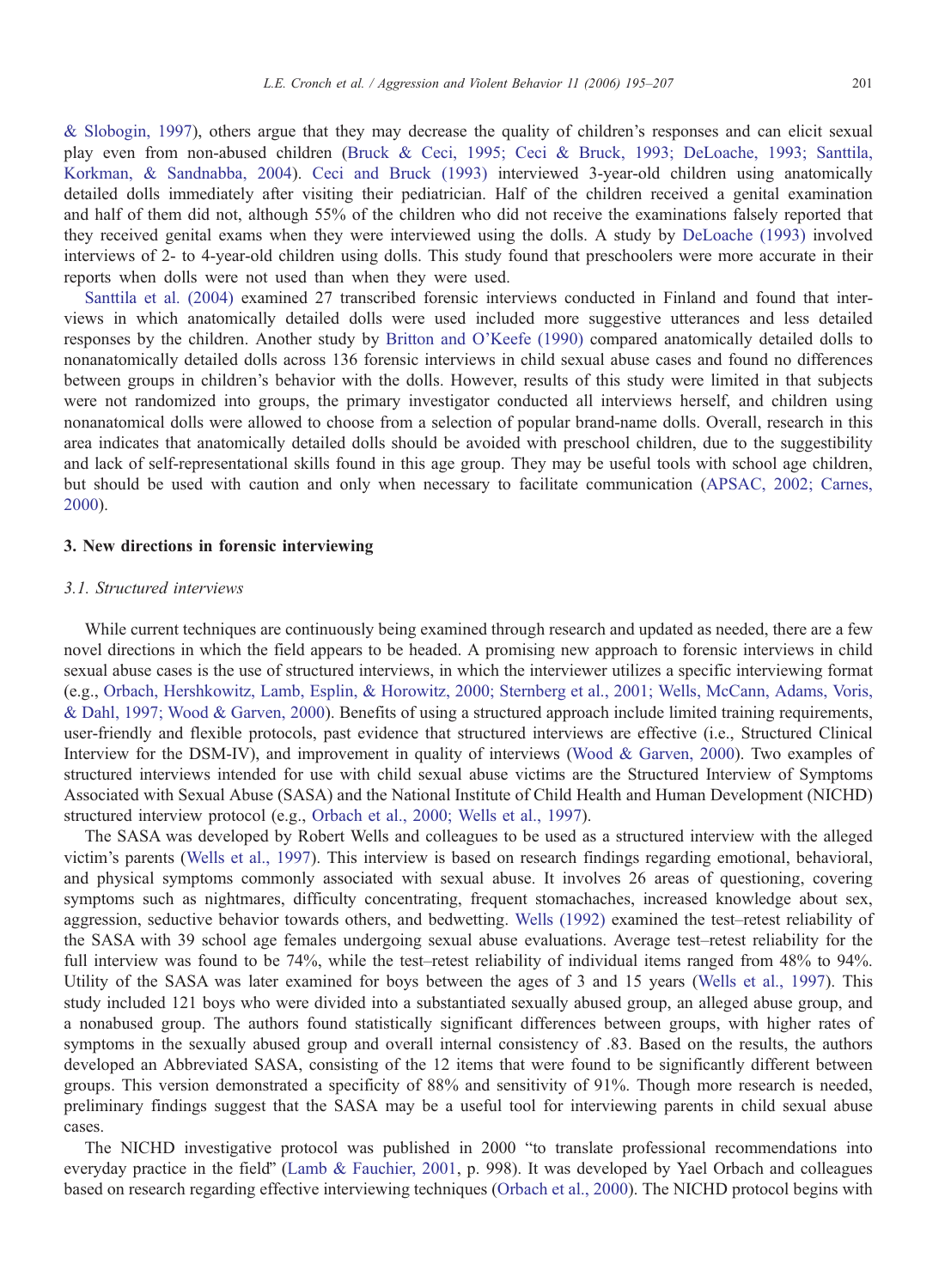an introduction, truth–lie discussion, and establishment of ground rules for the interview. Next, the interviewer focuses on building rapport and asks the child to describe a neutral event. The interviewer then transitions into the abuse-specific questioning by asking the child to describe why they are being interviewed. The interviewer is instructed to use nonsuggestive invitations and open-ended questions as much as possible, followed by focused nonsuggestive questions and option-posing questions if necessary. Each incident of possible abuse is examined in this way. Interviewers using the NICDH protocol also receive individual feedback and are required to attend regular group sessions to discuss interviews.

Several studies have demonstrated the NICHD protocol's effectiveness in reducing leading and suggestive questioning, increasing the use of open-ended questions, and increasing the number of details elicited from children (e.g., [Lamb & Garretson, 2003; Lamb et al., 2002, 2003; Orbach et al., 2000; Sternberg et al., 2001\)](#page-11-0). [Orbach et al.,](#page-12-0) 2000 compared 55 interviews in which the NICHD protocol was used to 50 interviews in which it was not used. They found that interviews using the protocol contained more open-ended questions and elicited more details from children than the non-protocol interviews. [Sternberg et al. \(2001\)](#page-12-0) also compared 50 interviews using the NICHD protocol to 50 interviews conducted before the protocol was introduced. Results showed that NICHD interviews included 3 times more open-ended questions and significantly fewer suggestive and option-posing questions than non-protocol interviews. Furthermore, children interviewed with the NICHD protocol provided significantly more details overall and the protocol was found to be equally effective for all ages.

A study by [Lamb et al. \(2003\)](#page-11-0) utilized the NICHD protocol during interviews of 130 children conducted in the United Kingdom and the United States. They also found no significant differences across age groups in interviewer utterances. This could be a positive finding, in that interviewers are not asking more suggestive questions to younger children than older children. However, it could also be a negative finding, based on the research that suggests interviewing techniques should be tailored to the age of the child (e.g., [Davies et al., 2000; Hershkowitz et al., 2002;](#page-11-0) Lamb et al., 2003; Sternberg et al., 1996, 2001). [Lamb et al. \(2002\)](#page-11-0) examined necessity of requiring interviewers using the NICHD protocol to participate in ongoing intensive feedback. Participants included 74 children between 4 and 12 years old who were interviewed about sexual abuse allegations. Findings revealed that interview quality decreased dramatically when ongoing supervision ended. The proportion of suggestive and option-posing questions increased significantly and fewer details were elicited from children with interviewers who were not receiving supervision. This finding suggests that ongoing supervision and feedback are necessary components of the NICHD structured interview process.

# 3.2. Extended forensic evaluation

In addition to structured interviews, another promising development in the area of forensic interviewing is the extended forensic evaluation model. It has been suggested that multiple interviews are often necessary due to young children's brief attention spans, the discomfort they may feel in disclosing to a stranger, need for rapport in eliciting a disclosure, and utility of assessing the consistency of children's reports ([APSAC, 2002; Carnes, 2000; Haskett et al.,](#page-11-0) 1995; Hewitt, 1998). The extended forensic evaluation model was developed by Connie Carnes at the National Children's Advocacy Center in Hunstville, Alabama to address the problem of children who do not disclose abuse during the first interview, but whose cases include other indicators that abuse has occurred [\(Carnes, 2000, 2005\)](#page-11-0). During a two-year pilot study, 26% of cases fit this description ([Carnes, 2000; Carnes, Wilson, & Nelson-Gardell,](#page-11-0) 1999). Children may also be referred for an extended forensic evaluation if information from the initial interview requires clarification or if the extent of the abuse is not disclosed during the initial interview ([Carnes, 2000, 2005](#page-11-0); Carnes et al., 1999). Goals of the extended forensic evaluation are to allow the child to disclose over time in a nonthreatening environment, to determine if abuse has occurred and by whom, and to gather information to assist in legal and treatment decision-making [\(Carnes, 2000, 2005](#page-11-0)). [Carnes \(2000\)](#page-11-0) recommends that interviewers should be graduate level mental health professionals who have previous experience working with children, training in child sexual abuse and child development, and experience conducting forensic interviews and testifying in court.

The structure of the extended forensic evaluation model includes five stages of information-gathering [\(Carnes,](#page-11-0) 2000, 2005). During the first stage, the interviewer gathers background information on the case from law enforcement and child protective services, medical information from physicians, and an interview is conducted with the nonoffending caregiver. The second stage focuses on rapport-building, developmental assessment, and establishing ground rules for the interview process. In the third stage, social and behavioral assessments are conducted and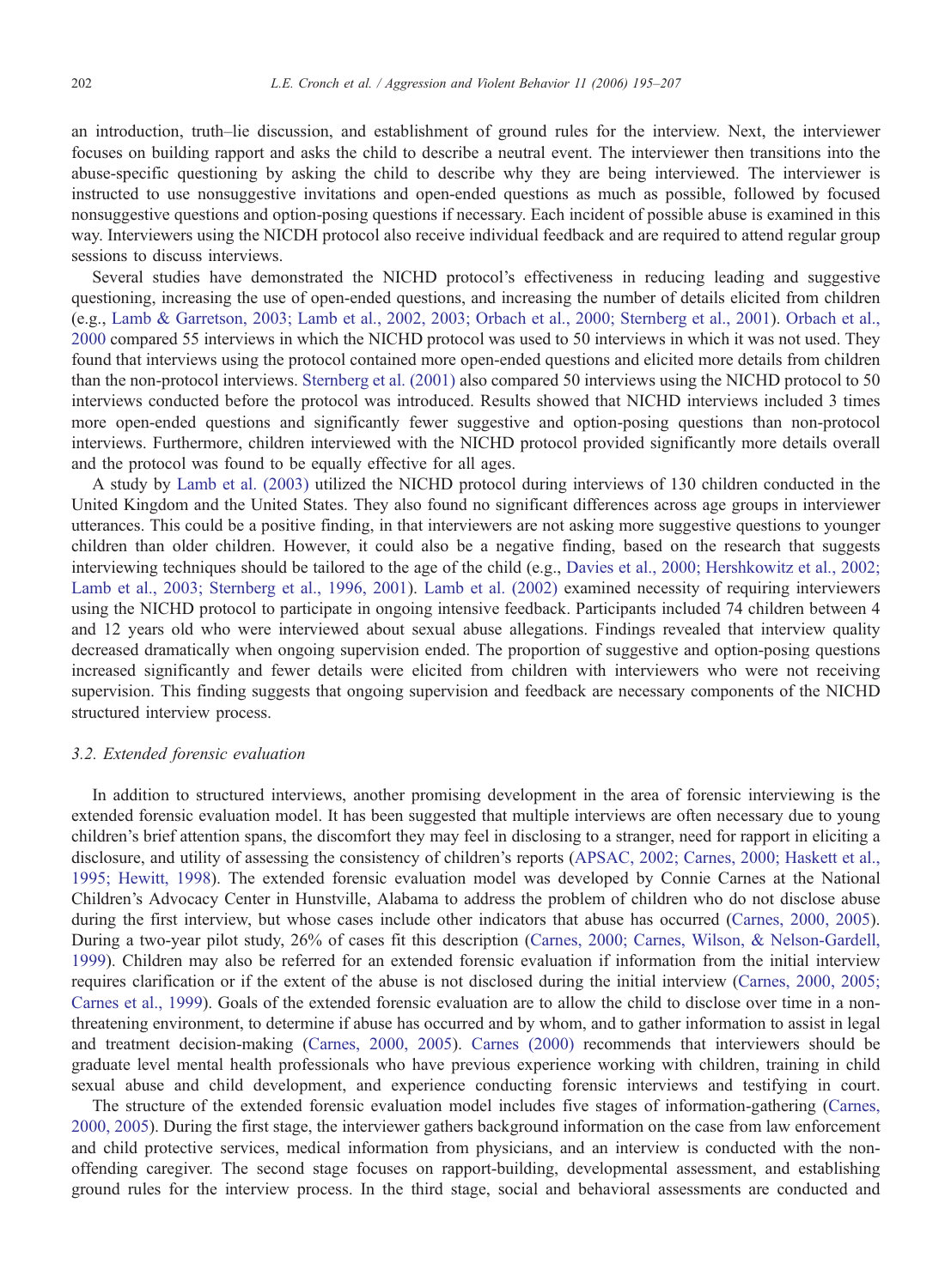behavioral checklists (i.e., Child Behavior Checklist, Trauma Symptom Checklist for Children, Child Sexual Behavior Inventory) are reviewed. The fourth stage consists of abuse-specific questioning, incorporating the use of various techniques, including open-ended questions, the Touch Survey, cognitive interviewing techniques, free-style drawings, and nonanatomical dolls if necessary. Finally, during the fifth stage, the interviewer reviews and clarifies the child's statements, provides body safety information, and makes treatment referrals if necessary. The interviewer then uses the Forensic Evaluation Critical Analysis Guide ([Carnes, 2000\)](#page-11-0) to assess all of the information that has been gathered and to prepare a written report for the multidisciplinary team.

Though research is limited on this model, Carnes and colleagues have examined the effectiveness of the extended forensic evaluation on a few occasions ([Carnes et al., 1999; Carnes, Nelson-Gardell, Wilson, & Orgassa, 2001\).](#page-11-0) [Carnes et al. \(1999\)](#page-11-0) evaluated 51 children ages 2 to 16 using the extended forensic evaluation model and found that in 77% of cases, a clear determination was made regarding the credibility of disclosures. Thus, in the majority of cases, the evaluation accomplished its purpose. [Carnes et al. \(2001\)](#page-11-0) also examined interviews of 147 children across 12 states using the extended forensic evaluation model. They found that in 64% of cases, a clear determination was made regarding credibility. They also compared a 4-session condition to an 8-session condition and found that 95% of new disclosures were obtained by the sixth session, suggesting that 6 sessions is ideal. They found no difference in age, race, and gender on outcomes. Based on these findings, the recommended length is six sessions, including one session with the non-offending caregiver and five weekly 50-min sessions with the child [\(Carnes, 2000](#page-11-0)).

The extended forensic evaluation model appears to be a promising alternative for the subset of children who do not disclose in the first interview. However, several concerns with this model have been noted (e.g., [APSAC, 2002; Bruck](#page-11-0) & Ceci, 1995; Carnes, 2000; Santtila et al., 2004; Wyatt, 1999). Extending the interview process over several sessions could potentially pose a risk to the child's safety. Sending a child home after the first or second session to a potentially abusive household and waiting a full week to conduct the next interview may put the child at risk for further abuse. In an ideal situation, a full disclosure would be obtained in the first interview and safety precautions could be taken immediately. Nevertheless, if the intention of the initial interview is to obtain a disclosure and this does not happen, the extended interview model appears to be the next best option. Another concern is related to the risks of repeated interviewing. Research has shown that repeated interviewing can lead to distortions in reporting, higher rates of selfcontradictions, and increases in children's levels of distress (e.g., [APSAC, 2002; Bruck & Ceci, 1995; Wyatt, 1999](#page-11-0)). In addition, a study by [Santtila et al. \(2004\)](#page-12-0) examined 27 transcribed interviews conducted in Finland and found that significantly more new details were obtained in the first interview than in subsequent interviews and interviewers were more likely to use specific suggestive utterances in later interviews. However, these effects can likely be eliminated through training, supervision, and adherence to the protocol ([APSAC, 2002; Carnes, 2000\)](#page-11-0).

A final criticism of the model is the need for separating clinical and forensic roles. Clinicians may use techniques that are beneficial in treatment, but that may hinder the investigation process [\(Carnes et al., 1999; Wyatt, 1999](#page-11-0)). Forensic examiners and mental health professionals have very different goals when working with children who have made sexual abuse allegations [\(Carnes, 2000; Wyatt, 1999](#page-11-0)). The goal of the forensic examiner is to obtain accurate information, while the goal of the mental health professional is to encourage the child to express his or her feelings and thoughts, regardless of their accuracy. For this reason, it is important that forensic examination be separated from therapy [\(Carnes, 2000; Wyatt, 1999](#page-11-0)). The extended forensic evaluation model addresses this concern through rigorous training of forensic interviewers, requiring interviewers to collaborate with an investigative team, and referring the child to a different therapist after the evaluation is completed [\(Carnes, 2000; Carnes et al., 1999](#page-11-0)).

#### 3.3. Child Advocacy Center model

While multiple interviews may be necessary for some children, it may be best to limit the number of interviews and the range of locations and interviewers involved. According to some estimates, the average child may be interviewed ten times before going to court [\(Wyatt, 1999](#page-12-0)). Repeated interviewing and repeatedly asking similar questions have both been associated with inaccurate reporting and recanting allegations, particularly if early interviews are conducted inappropriately (e.g., [APSAC, 2002; Bruck & Ceci, 1995; Santtila et al., 2004; Wyatt, 1999\)](#page-11-0). Furthermore, the child's suffering is exacerbated when they are repeatedly and unnecessarily subjected to stressful and upsetting interviews with multiple strangers. In response to this problem, the Child Advocacy Center (CAC) model was developed in Huntsville, Alabama in 1985. The goal of all Child Advocacy Centers is to "ensure that children are not further victimized by the intervention systems designed to protect them" [\(National Children's Advocacy Center, 2005a,b](#page-12-0)).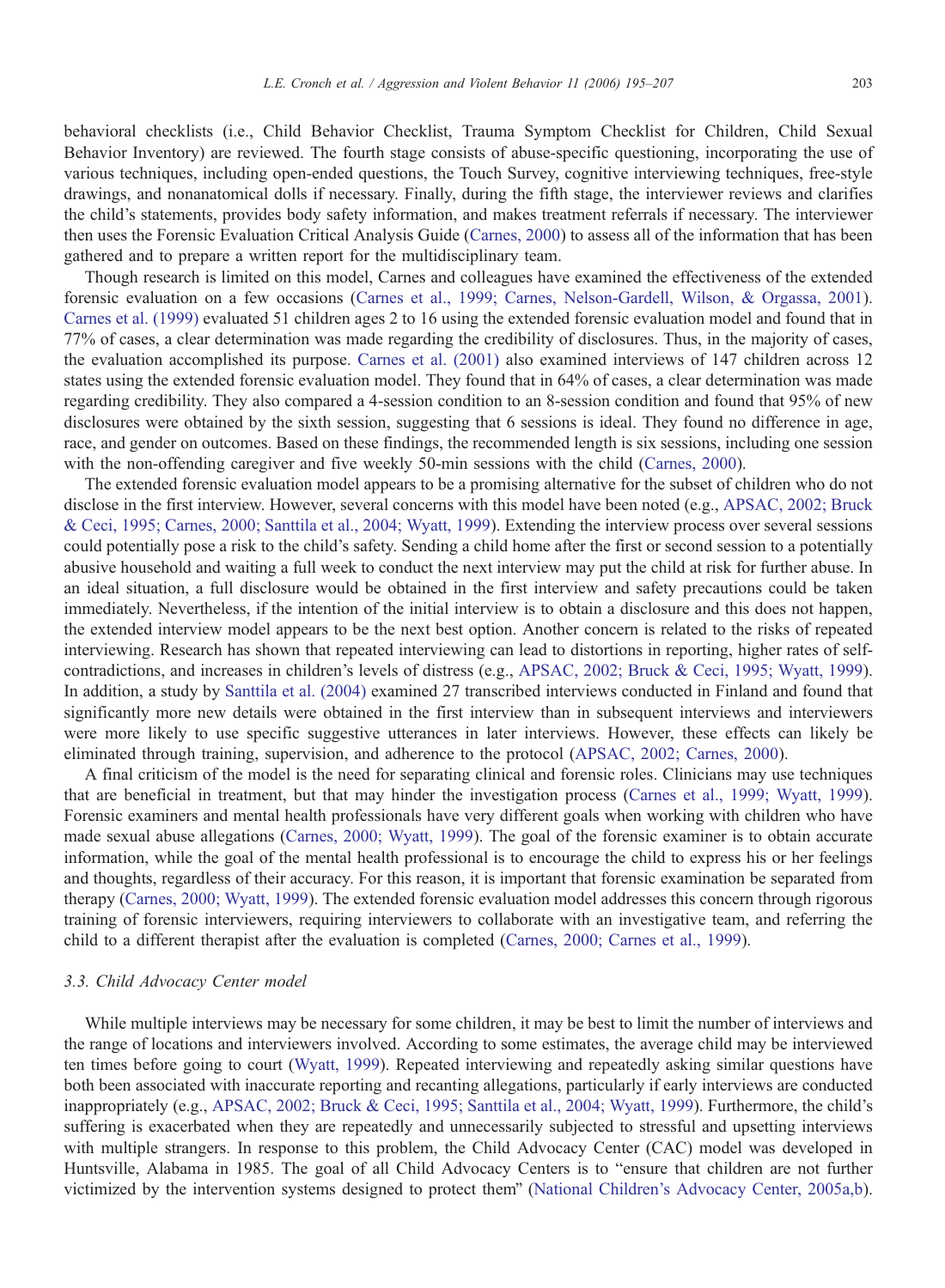Accreditation, training, practice standards, and services for Child Advocacy Centers are provided by the National Children's Alliance, a nationwide non-profit organization [\(Murray, 2005](#page-11-0)). In 2004, the National Children's Alliance had 41 state chapters and 330 member centers [\(National Children's Alliance, 2003](#page-12-0)). Approximately 124,900 children were served by Child Advocacy Centers in 2003 alone. Though the majority of cases seen at Child Advocacy Centers involve sexual abuse (73% in 2003), cases involving physical abuse, neglect, domestic violence, and other forms of abuse are also seen [\(National Children's Alliance, 2003](#page-12-0)).

Child Advocacy Centers are safe, neutral, child-friendly facilities where children and families can receive a range of services. These include forensic interviews conducted by trained interviewers, medical examinations, mental health services, victim support and advocacy, case review by the multidisciplinary team, and tracking of case progress and outcomes. In addition, Child Advocacy Centers provide specialized training and support for professionals in the community and strive to enhance community awareness of child abuse [\(Murray, 2005; National Children's Advocacy](#page-11-0) Center, 2005a,b; National Children's Alliance, 2003). The CAC model is based on a multi-disciplinary approach to child abuse cases. This approach is beneficial because it is in the best interests of the child, reduces the number of interviews, provides the victim with support, promotes understanding of other disciplines, increases access to training opportunities, and leads to better informed decisions ([APSAC, 2002; Lanning, 2002; National Children's Advocacy](#page-11-0) Center, 2005a,b). Professionals from various disciplines (i.e., law enforcement, mental health, prosecution, medicine, child protection, victim advocacy) coordinate their efforts and work together to make team decisions. Communities with Child Advocacy Centers are believed to have more efficient referrals to physicians and mental health professionals, fewer child interviews, and more efficient follow-up procedures than communities without them ([National Children's Advocacy Center, 2005a,b\)](#page-12-0). For these reasons, the Child Advocacy Center model appears to be a commendable model for addressing child sexual abuse allegations.

## 4. Implications for research and practice

Several limitations were found in the research reviewed in this paper. First, studies examining interviewing techniques tended to use a wide variety of definitions for various types of interviewer utterances (e.g., [Craig et al.,](#page-11-0) 1999; Davies et al., 2000; Lamb & Fauchier, 2001; Lamb et al., 2003; Santtila et al., 2004; Sternberg et al., 1996, 2001). Some studies included invitations and open-ended questions in the same category (e.g., [Craig et al., 1999;](#page-11-0) Davies et al., 2000; Lamb & Fauchier, 2001), while others examined one or the other alone (e.g., [Lamb et al., 2003;](#page-11-0) Santtila et al., 2004). The terms "open-ended questions" and "directive utterances" were at times used interchangeably (e.g., [Lamb et al., 2003\),](#page-11-0) while at other times "directive utterances" was used to describe questions which limited the child's responses [\(Craig et al., 1999](#page-11-0)). The confusion over definitions and names of interviewer utterances may have hindered interpretation of research findings. Future studies should adhere to an agreed-upon coding scheme, such as that outlined by Lamb and colleagues or guidelines such as the Memorandum of Good Practice in England (e.g., [Davies et al., 2000; Lamb et al., 1996](#page-11-0)).

A second area of limitation was that much of the research on certain interviewing techniques (i.e., Touch Survey, NICHD structured protocol, SASA, extended forensic evaluation model) was limited to the developers of these techniques. Few studies have been conducted by researchers who were not involved in the development process, leaving the readers unable to draw conclusions regarding the effectiveness of these techniques. Therefore, more research is needed by individuals who are unrelated to the development process. Third, while several of the studies discussed in this paper included adolescents in their samples (e.g., [Carnes et al., 1999, 2001; Craig et al., 1999; Davies](#page-11-0) et al., 2000; Hershkowitz et al., 2002; Lamb & Garretson, 2003; Wells et al., 1997), very little research has focused on adolescents alone. Future research should be conducted using samples of adolescents and examining issues specific to adolescents in relation to forensic interviewing.

A fourth area of limitation involved outcome variables used in these studies. In much of the research reviewed here, the investigators were unable to know for certain if the abuse allegations were true. As a result, they relied on other variables (i.e., absence of self-contradictions, number of details elicited, length of child responses) to determine the effectiveness of various interviewing techniques (e.g., [Lamb et al., 2003; Santtila et al., 2004; Sternberg et al.,](#page-11-0) 1996, 2001). While this is often necessary when conducting research in the field, it is certainly not ideal. More research is needed using samples of children for which abuse allegations have been substantiated. The use of Criteria-Based Content Analysis (CBCA) is also a promising solution to this problem ([Craig et al., 1999; Davies et al., 2000\)](#page-11-0). As mentioned previously, CBCA is an empirically based procedure for rating children's statements during forensic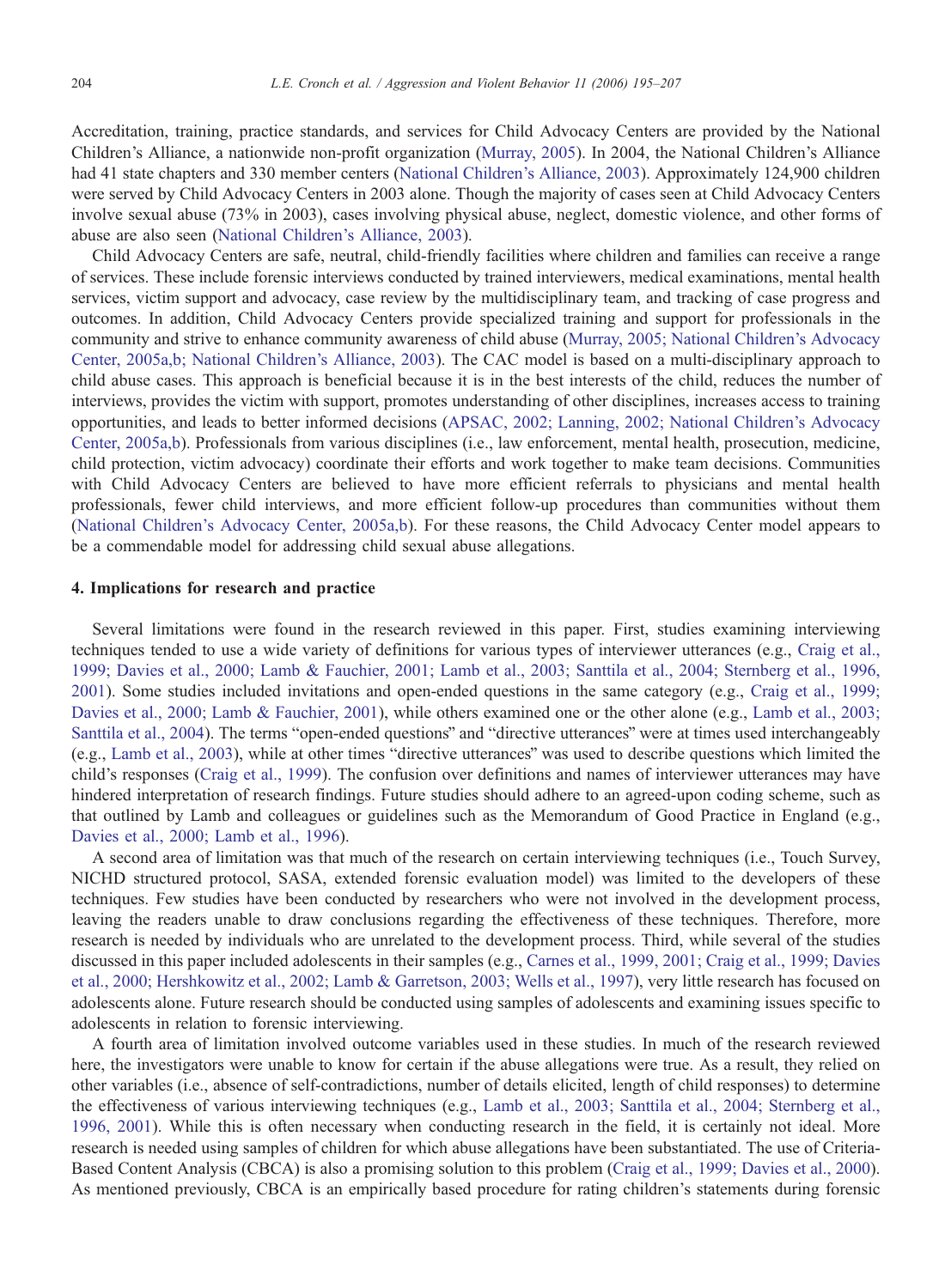interviews. The 14 content criteria used to assess the accuracy of children's statements have been shown to successfully discriminate accurate from inaccurate abuse allegations ([Craig et al., 1999\)](#page-11-0). This appears to be a useful outcome variable for use in research related to forensic interviewing.

Despite the above-mentioned limitations, research in the area of forensic interviewing provides a basis for several recommendations. The following recommendations for forensic interviewers are empirically derived and based on the information in this literature review.

- 1. Whenever possible, interviews should be conducted in a safe, neutral, and preferably child-friendly environment, such as a Child Advocacy Center (e.g., [APSAC, 2002; Carnes, 2000; Lanning, 2002; National Children's](#page-11-0) Advocacy Center, 2005a,b; National Children's Alliance, 2003).
- 2. A multidisciplinary approach to child abuse investigations is preferable when the option is available (e.g., [APSAC, 2002; Carnes, 2000; Lanning, 2002; National Children's Advocacy Center, 2005a,b\)](#page-11-0).
- 3. The child's age should be considered when choosing interviewing techniques. Open-ended questions should be used with older children when possible, while cued invitations and specific yet non-leading questions should be used with younger children [\(Carnes, 2000; Davies et al., 2000; Hershkowitz et al., 2002; Lamb et al., 2003;](#page-11-0) Sternberg et al., 1996, 2001). Leading and suggestive questions should always be avoided.
- 4. Interviewer gender should be considered when scheduling appointments and training new interviewers. Based on the findings of [Lamb and Garretson \(2003\), i](#page-11-0)t might be particularly helpful to pair female interviewers with female victims.
- 5. Forensic interviewers should possess the ability to establish rapport through warmth and friendliness, experience working with children, previous training in interviewing or counseling, training in child sexual abuse and child development, a master's level education, an objective and nonjudgmental stance toward interviews, and the ability to take feedback constructively and change accordingly ([APSAC, 2002; Carnes, 2000; Wood &](#page-11-0) Garven, 2000).
- 6. Structured interview protocols (i.e., NICHD investigative interview) are recommended, due to their effectiveness, ease of use, and limited training requirements [\(Lamb & Garretson, 2003; Lamb et al., 2002, 2003; Orbach](#page-11-0) et al., 2000; Sternberg et al., 2001; Wood & Garven, 2000). However, they should be used in combination with ongoing supervision and feedback.
- 7. Ground rules should be outlined for the child at the onset of the interview, including what should happen if the child does not know an answer, does not understand the question, does not remember something, does not want to answer a question, or if the interviewer makes a mistake (e.g., [APSAC, 2002; Carnes, 2005\)](#page-11-0).
- 8. Before discussing the abuse allegations, the interviewer should discuss with the child the difference between a truth and a lie, the consequences of telling a lie, and obtain the child's agreement to tell the truth (e.g., [APSAC,](#page-11-0) 2002; Huffman et al., 1999; Talwar et al., 2002; Wyatt, 1999).
- 9. The Touch Survey can be used as a technique to elicit details about good and bad touches that the child has experienced, although it should be used in combination with other empirically supported techniques [\(Carnes,](#page-11-0) 2000; Hewitt, 1998; Hewitt & Arrowood, 1994).
- 10. Cognitive interviewing techniques should be used whenever possible (particularly with older children) to obtain further details about the abuse ([APSAC, 2002; Hayes & Delamothe, 1997; Hershkowitz et al., 2002; Saywitz et](#page-11-0) al., 1992). The child's developmental level should be considered when determining which techniques may be most useful (e.g., [Hayes & Delamothe, 1997\)](#page-11-0).
- 11. Anatomically detailed dolls should be used cautiously, should be avoided with very young children, and should be introduced to obtain further details only after the child has already disclosed (e.g., [APSAC, 2002; Bruck &](#page-11-0) Ceci, 1995; Carnes, 2000; Ceci & Bruck, 1993; DeLoache, 1993; Santtila et al., 2004).
- 12. If conducted appropriately, extended forensic evaluation appears to be a valuable option for children who do not disclose during the initial interview and should be used only when necessary [\(Carnes, 2000, 2005; Carnes et al.,](#page-11-0) 1999, 2001).

Forensic interviewing in child sexual abuse cases has evolved greatly through the years. Research in the area has provided valuable information regarding effective and appropriate interviewing techniques. Though more research is needed to further explore these techniques, forensic interviewers can benefit considerably from the guidance that research provides.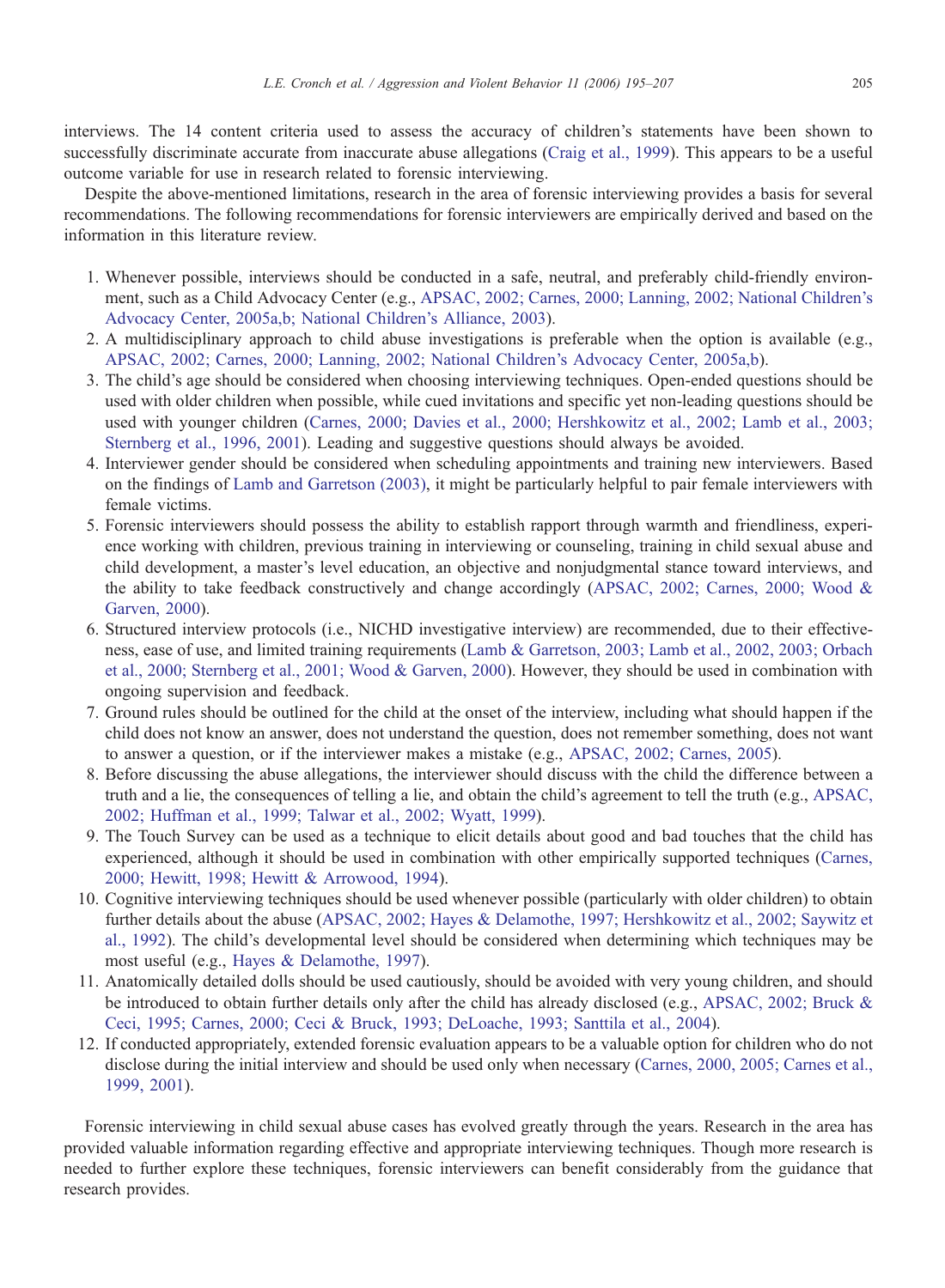#### <span id="page-11-0"></span>References

- American Professional Society on the Abuse of Children (APSAC). (2002). Practice guidelines: Investigative interviewing in cases of alleged child abuse.
- Boat, B., & Everson, M. (1996). Concerning practices of interviewing when using anatomical dolls in child protective services. Child Maltreatment,  $1,96 - 104.$
- Boney-McCoy, S., & Finkelhor, D. (1995). Prior victimization: A risk factor for child sexual abuse and for PTSD-related symptomatology among sexually abused youth. Child Abuse and Neglect, 19, 1401-1421.
- Britton, H. L., & O'Keefe, M. A. (1990). Use of nonanatomical dolls in the sexual abuse interview. Child Abuse and Neglect, 15, 567-573.
- Bruck, M., & Ceci, S. J. (1995). Amicus brief for the case of State of New Jersey v. Michaels presented by Committee of Concerned Social Scientists. Psychology, Public Policy, and Law, 1, 272–322.
- Campis, L. B., Hebden-Curtis, J., & Demaso, D. R. (1993). Developmental differences in detection and disclosure of sexual abuse. Journal of the American Academy of Child and Adolescent Psychiatry, 32, 920-924.
- Cantlon, J., Payne, G., & Erbaugh, C. (1996). Outcome-based practice: Disclosure rates of child sexual abuse comparing allegation blind and allegation informed structured interviews. Child Abuse and Neglect, 20, 1113 – 1120.
- Carnes, C. (2005). Extended forensic evaluation [On-line]. Available: [http://www.nationalcac.org/professionals/model/forensic\\_eval.html](http://www.nationalcac.org/professionals/model/forensic_eval.htm)
- Carnes, C. N. (2000). Forensic evaluation of children when sexual abuse is suspected. Huntsville, AL: National Children's Advocacy Center.
- Carnes, C. N., Nelson-Gardell, D., Wilson, C., & Orgassa, U. C. (2001). Extended forensic evaluation when sexual abuse is suspected: A multisite field study. Child Maltreatment, 6, 230-242.
- Carnes, C. N., Wilson, C., & Nelson-Gardell, D. (1999). Extended forensic evaluation when sexual abuse is suspected: A model and preliminary data. Child Maltreatment, 4, 242-254.
- Ceci, S. J., & Bruck, M. (1993). Children's recollections: Translating research into policy. SRCD Social policy reports.
- Craig, R. A., Scheibe, R., Raskin, D. C., Kircher, J. C., & Dodd, D. H. (1999). Interviewer questions and content analysis of children's statements of sexual abuse. Applied Developmental Science, 3(2), 77 – 85.
- Davies, G. M., Westcott, H. L., & Horan, N. (2000). The impact of questioning style on the content of investigative interviews with suspected child sexual abuse victims. Psychology, Crime, and Law, 6, 81-97.
- DeLoache, J. S. (1993). The use of dolls in interviewing young children. In M. S. Zaragoza, J. R. Graham, G. C. N. Hall, R. Hirschman, & Y. S. Ben-Porath (Eds.), Memory and testimony in the child witness. Thousand Oaks, CA: Sage.
- Fisher, R. P., & Geiselman, R. E. (1992). Memory-enhancing techniques for investigating interviewing: The cognitive interview. Springfield, IL: Charles C. Thomas.
- Geiselman, R. E., Fisher, R. P., Firstenberg, I., Hutton, L. A., Sullivan, S., Avetissian, I., et al. (1984). Enhancement of eyewitness memory: An empirical evaluation of the cognitive interview. Journal of Police Science and Administration, 12, 74–80.
- Haskett, M. E., Wayland, K., Hutcheson, J. S., & Tavana, T. (1995). Substantiation of sexual abuse allegations: Factors involved in the decisionmaking process. Journal of Child Sexual Abuse, 4(2), 19-44.
- Hayes, B. K., & Delamothe, K. (1997). Cognitive interviewing procedures and suggestibility in children's recall. Journal of Applied Psychology, 82,  $562 - 577.$
- Hershkowitz, I., Orbach, Y., Lamb, M., Sternberg, K. J., & Horowitz, D. (2002). A comparison of mental and physical context reinstatement in forensic interviews with alleged victims of sexual abuse. Applied Cognitive Psychology, 16, 429 – 441.
- Hewitt, S. K. (1998). Assessing allegations of sexual abuse in preschool children: Understanding small voices. Thousand Oaks, CA: Sage Publications.
- Hewitt, S. K., & Arrowood, A. A. (1994). Systematic touch exploration as a screening procedure for child abuse: A pilot study. Journal of Child Sexual Abuse, 3(2), 31-43.
- Hsu, E., Sedlar, G., Flood, M. F., & Hansen, D. J. (2002). Child sexual abuse. In M. Hersen (Ed.), Clinical behavior therapy: Adults and children  $(pn. 449 - 473)$ . New York: Wiley.
- Huffman, M. L., Warren, A. R., & Larson, S. M. (1999). Discussing truth and lies in interviews with children: Whether, why, and how? Applied Developmental Science, 3,  $6-15$ .
- Lamb, M. E., & Fauchier, A. (2001). The effects of question type on self-contradictions by children in the course of forensic interviews. Applied Cognitive Psychology, 15, 483 – 491.
- Lamb, M. E., & Garretson, M. E. (2003). The effects of interviewer gender and child gender on the informativeness of alleged child sexual abuse victims in forensic interviews. Law and Human Behavior, 27(2), 157-171.
- Lamb, M. E., Hershkowitz, I., Sternberg, K. J., Esplin, P. W., Hovav, M., Manor, T., et al. (1996). Effects of investigative utterance types on Israeli children's responses. International Journal of Behavioural Development, 19, 627-637.
- Lamb, M. E., Sternberg, K. J., Orbach, Y., Esplin, P. W., & Mitchell, S. (2002). Is ongoing feedback necessary to maintain the quality of investigative interviews with allegedly abused children? Applied Developmental Science, 6, 35–41.
- Lamb, M. E., Sternberg, K. J., Orbach, Y., Esplin, P. W., Stewart, H., & Mitchell, S. (2003). Age differences in young children's responses to openended invitations in the course of forensic interviews. Journal of Consulting and Clinical Psychology, 71(5), 926–934.
- Lanning, K. (2002). Criminal investigation of sexual victimization of children. In J. E. B. Myers, L. Berliner, J. Briere, C. T. Hendrix, C. Jenny, & T. A. Reid (Eds.), The APSAC handbook on child maltreatment (Second edition). Thousand Oaks, CA7 Sage Publications, Inc.
- Melton, G. B., Petrila, J., Poythress, N. G., & Slobogin, C. (1997). Psychological evaluations for the courts: A handbook for mental health professionals and lawyers (2nd ed.). New York: Guilford Press.
- Murray, B. (2005). National Children's Alliance standards for full member programs [On-line]. Available: <http://www.nca-online.org/network.html>